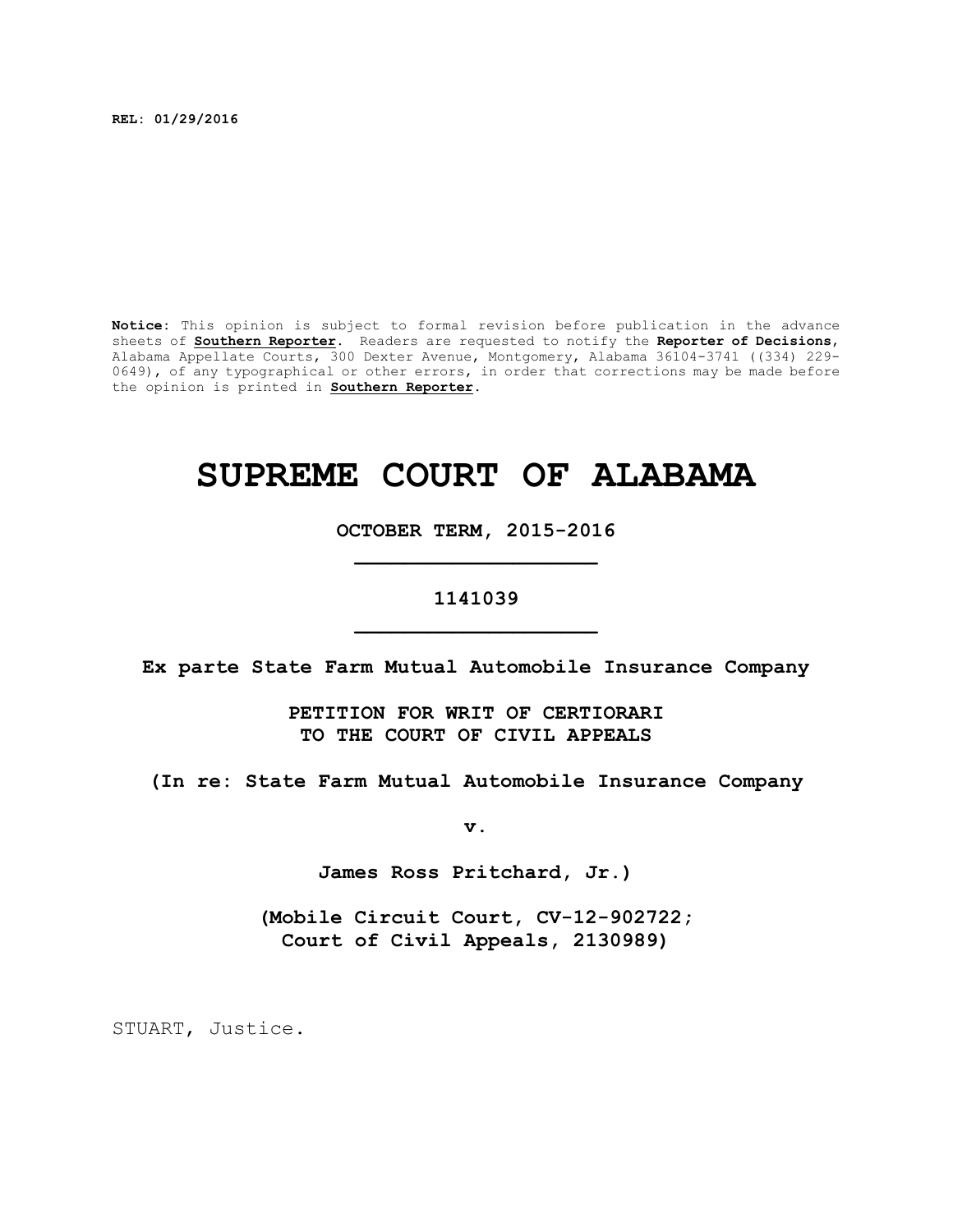State Farm Mutual Automobile Insurance Company ("State Farm") petitioned this Court for certiorari review of the Court of Civil Appeals' decision affirming the trial court's judgment ordering State Farm to pay an attorney fee based on a common-fund theory for the recovery of the moneys advanced by State Farm to James Ross Pritchard, Jr., pursuant to Lambert v. State Farm Mutual Automobile Insurance Co., 576 So. 2d 160 (Ala. 1991). We reverse and remand.

## Facts and Procedural History

Pritchard sued Broderick McCants, State Farm (Pritchard's uninsured/underinsured-motorist ("UIM") insurer), and others seeking damages for injuries Pritchard suffered in an automobile accident with a vehicle being operated by McCants. GEICO, McCants's insurer, offered to pay Pritchard \$50,000, the limits of McCants's policy, to settle Pritchard's claim against McCants. State Farm, pursuant to Lambert, "bought out" GEICO by advancing to Pritchard the \$50,000 limits of McCants's GEICO policy and then opted out of the litigation. The jury awarded Pritchard \$400,000. Pritchard, arguing that his recovery for State Farm of the amount of the Lambert advance created a common fund, moved the trial court to order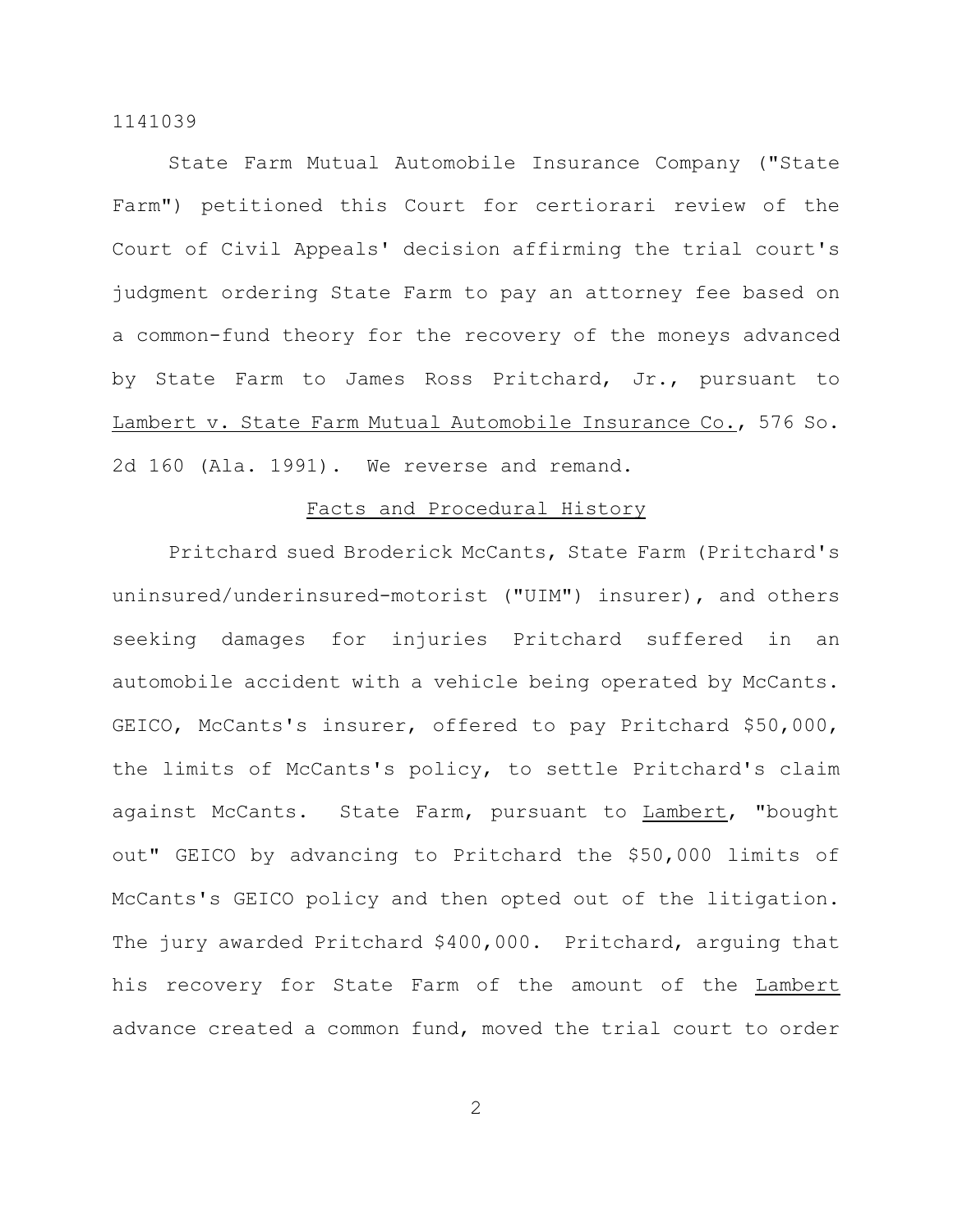State Farm to contribute  $$20,000<sup>1</sup>$  toward his attorney fee under the common-fund doctrine. The trial court granted Pritchard's motion; State Farm appealed, and the Court of Civil Appeals affirmed the trial court's judgment. State Farm Mut. Auto. Ins. Co. v. Pritchard, [Ms. 2130989, June 12, 2015] So. 3d (Ala. Civ. App. 2015). We granted certiorari review.

## Standard of Review

"On certiorari review, this Court accords no presumption of correctness to the legal conclusions of the intermediate appellate court." Ex parte Toyota Motor Corp., 684 So. 2d 132, 135 (Ala. 1996). The law is well established that questions of law are reviewed de novo. Ex parte Graham, 702 So. 2d 1215, 1221 (Ala. 1997); Ex parte State Farm Mut. Auto. Ins. Co., 118 So. 3d 699, 704 (Ala. 2012)("[W]hether the common-fund doctrine applies in a case where the facts are undisputed presents a question of law which we review de novo.").

## Discussion

 $1$ Pritchard and his counsel had agreed to a  $40\%$  contingency fee; \$20,000 is 40% of the \$50,000 Pritchard recovered from GEICO in the litigation.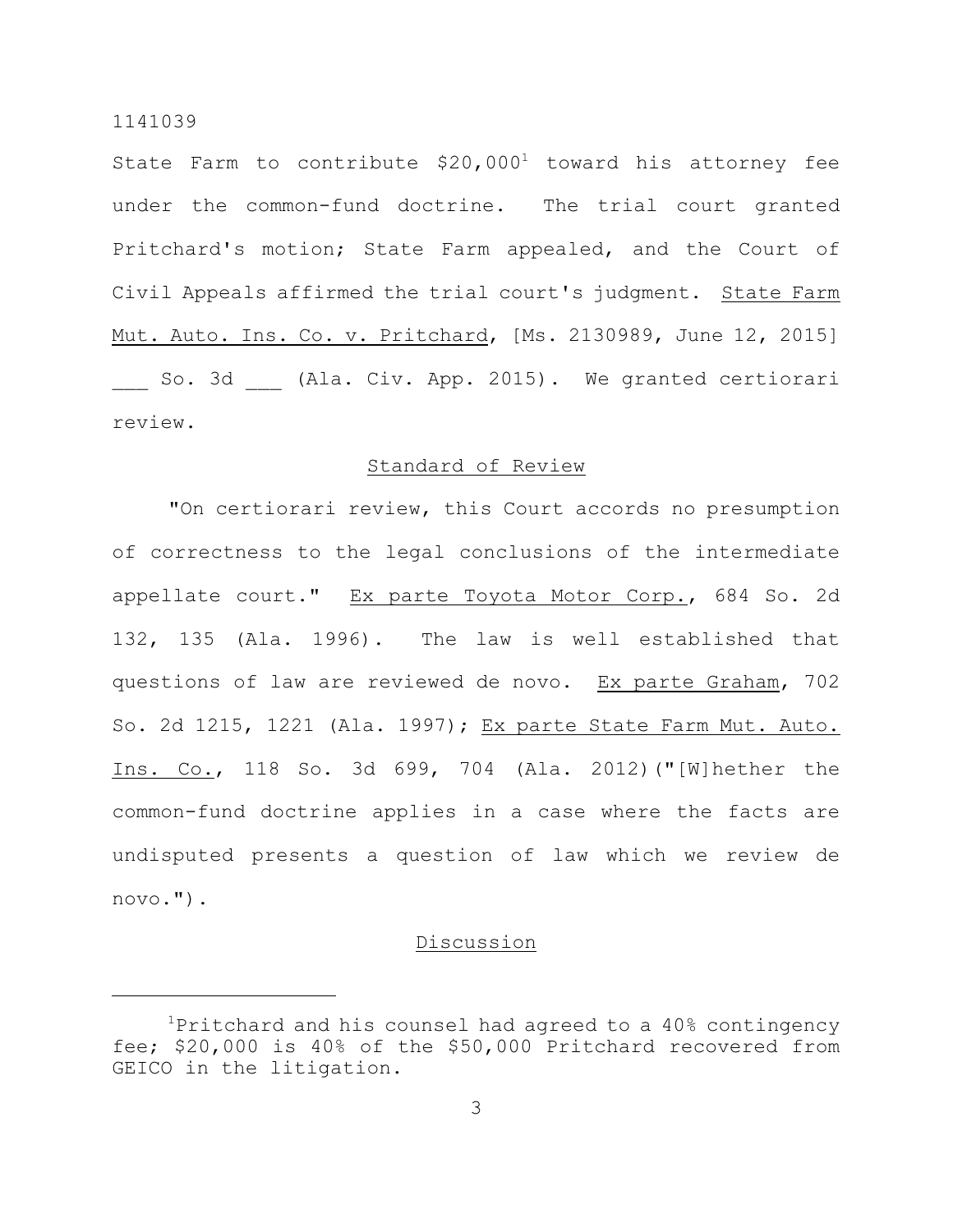"The common-fund doctrine in insurance-subrogation cases is based on the equitable notion that, because an insurer is entitled to share, to the extent of its subrogation interest, in any recovery its insured achieves against a tortfeasor, the insurer should bear a proportionate share of the burden of achieving that recovery –– including a pro rata share of the insured's attorney fee. See generally Johnny Parker, The Common Fund Doctrine: Coming of Age in the Law of Insurance Subrogation, 31 Ind. L. Rev. 313, 320-25 (1998); Annot., Right of Attorney for Holder of Property Insurance to Fee out of Insurer's Share of Recovery from Tortfeasor, 2 A.L.R.3d 1441  $(1965)$ ."

Government Emps. Ins. Co. v. Capulli, 859 So. 2d 1115, 1119 (Ala. Civ. App. 2002).

This Court in Lambert created a procedure whereby an insured could settle with a tortfeasor while preserving the insured's UIM insurer's right to subrogation. We provided:

"If the [UIM] insurance carrier wants to protect its subrogation rights, it must, within a reasonable time, and, in any event before the tort-feasor is released by the carrier's insured, advance to its insured an amount equal to the tort-feasor's settlement offer."

Lambert, 576 So. 3d at 167. In essence, the Lambert advance acts as a substitute for the tortfeasor's liability-insurance limits. When the insured receives the UIM insurance carrier's Lambert advance, the insured is guaranteed that, regardless of the outcome of the action, he will receive the liability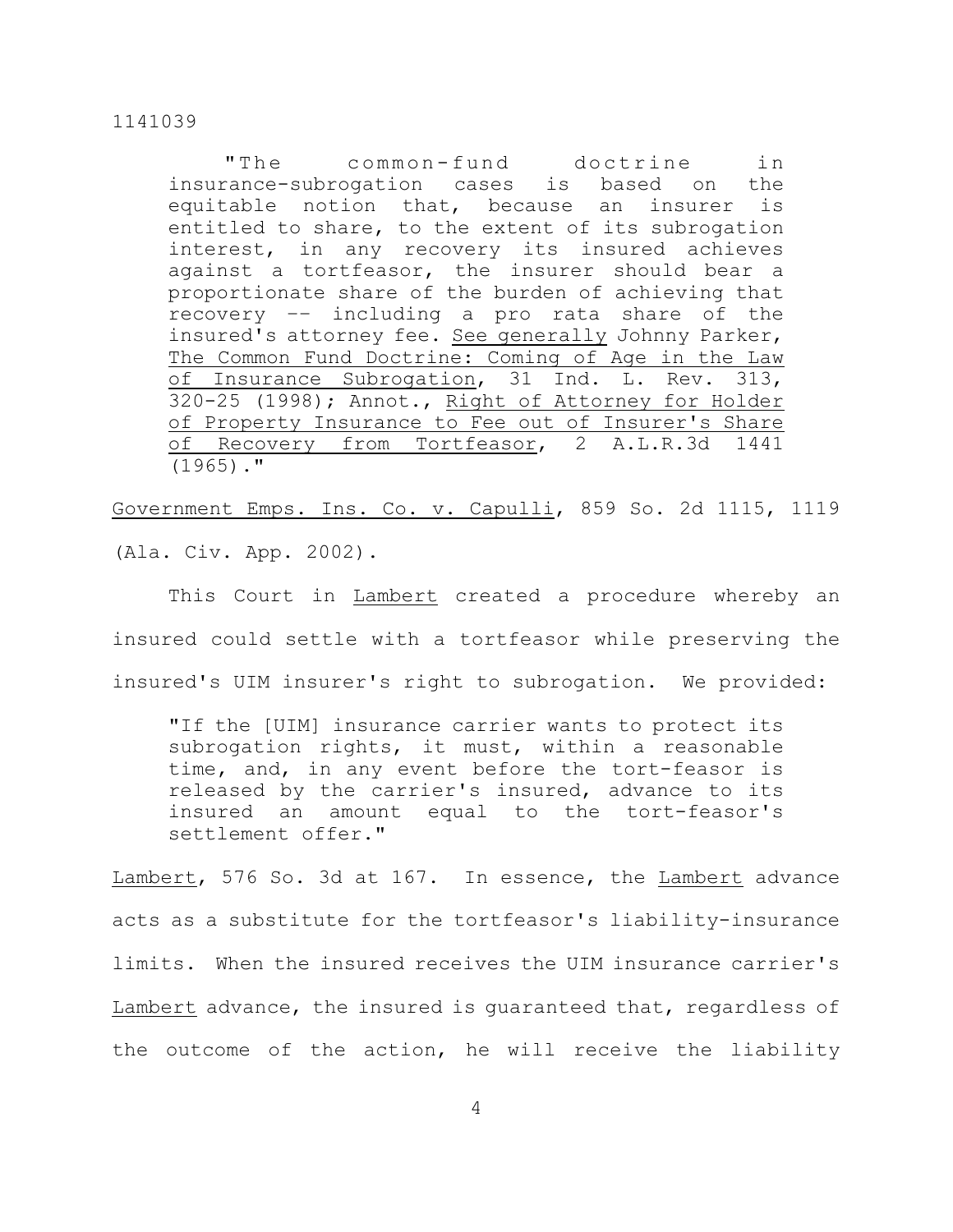limits of the tortfeasor's policy. Thus, the purpose of an insured's prosecution of an action against a tortfeasor following a Lambert advance is to determine the tortfeasor's liability and the amount of the insured's damages, which in turn sets the insured's right to UIM benefits. As we explained in Lambert, the objective of the Lambert advance is to

"protect the [UIM] insurance carrier's subrogation rights against the tort-feasor who was responsible for the injury or death and also protect the carrier against the possibility of collusion between the tort-feasor and his liability insurer at the insurer's expense."

## 576 So. 2d at 166.

State Farm has asked this Court to determine whether a UIM insurer's right to recover its Lambert advance is a form of a "subrogation right." State Farm maintains that a UIM insurer does not have a subrogation interest in the Lambert advance, that a common fund is not created with the recovery from the tortfeasor of a Lambert advance, and that a UIM insurer should not be required to pay an attorney fee for the recovery of the Lambert advance under the common-fund doctrine.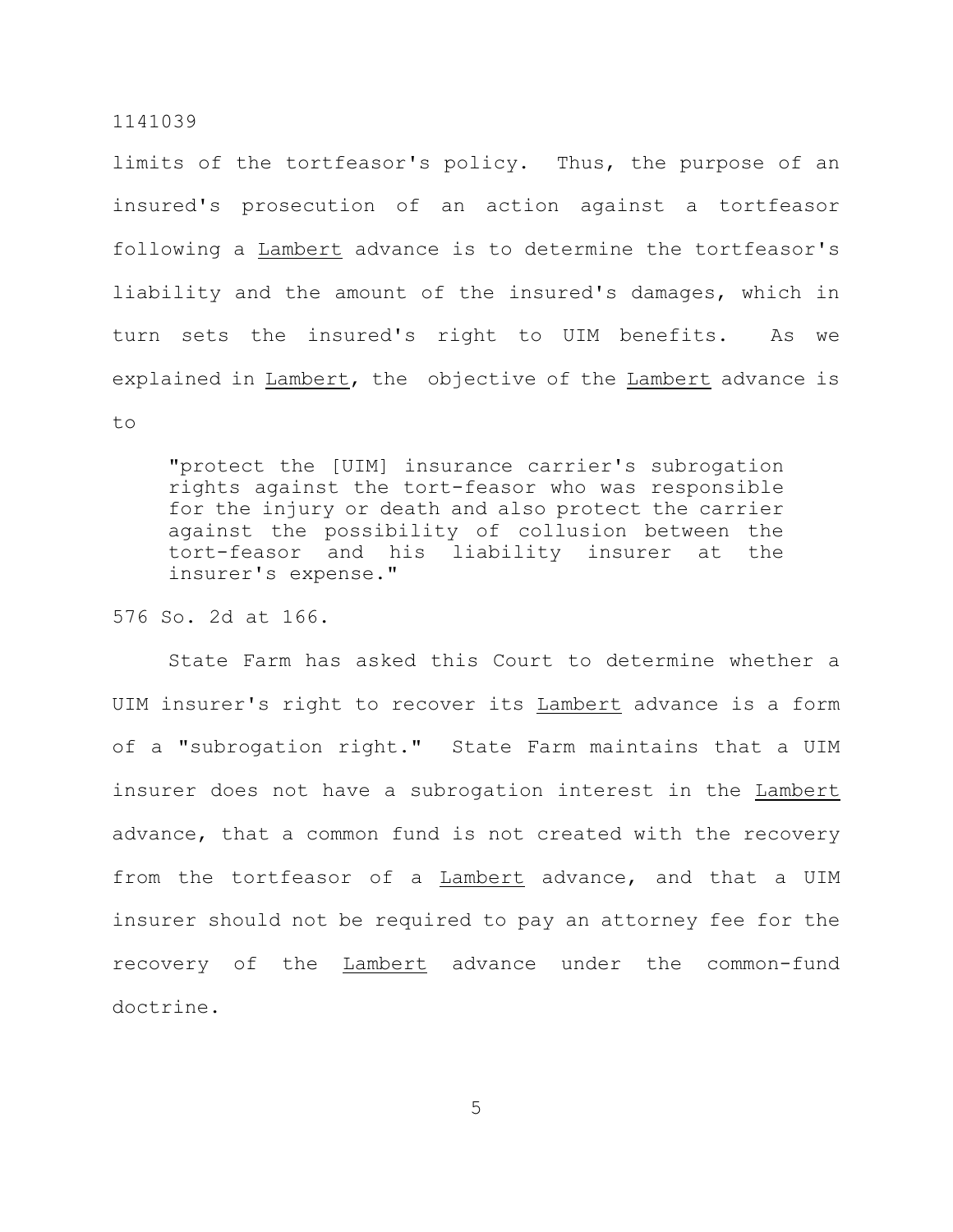Although this Court has not directly addressed this issue, the Court of Civil Appeals in Eiland v. Meherin, 854 So. 2d 1134 (Ala. Civ. App. 2002), and Alston v. State Farm Mutual Automobile Insurance Co., 660 So. 2d 1314 (Ala. Civ. App. 1995), addressed cases regarding a UIM insurer's subrogation rights in a Lambert advance.

In Alston, after the insured was injured in an automobile accident and the tortfeasor offered to settle, the insured's UIM insurer made a Lambert advance of \$20,000, the tortfeasor's liability limits, to protect its subrogation rights. After a trial, the jury returned a verdict of \$26,574 in favor of the insured. The UIM insurer paid \$6,574 to the insured in satisfaction of its liability for UIM benefits. The insured moved for an attorney fee from the UIM insurer under the common-fund doctrine, arguing that the \$20,000 Lambert advance preserved the UIM insurer's subrogation rights, that the efforts of the insured's attorney led to the UIM insurer's recovery of this fund, and that, because the UIM insurer directly benefited from the insured's attorney's representation, the UIM insurer should be required to pay the attorney fee. The trial court denied that motion. The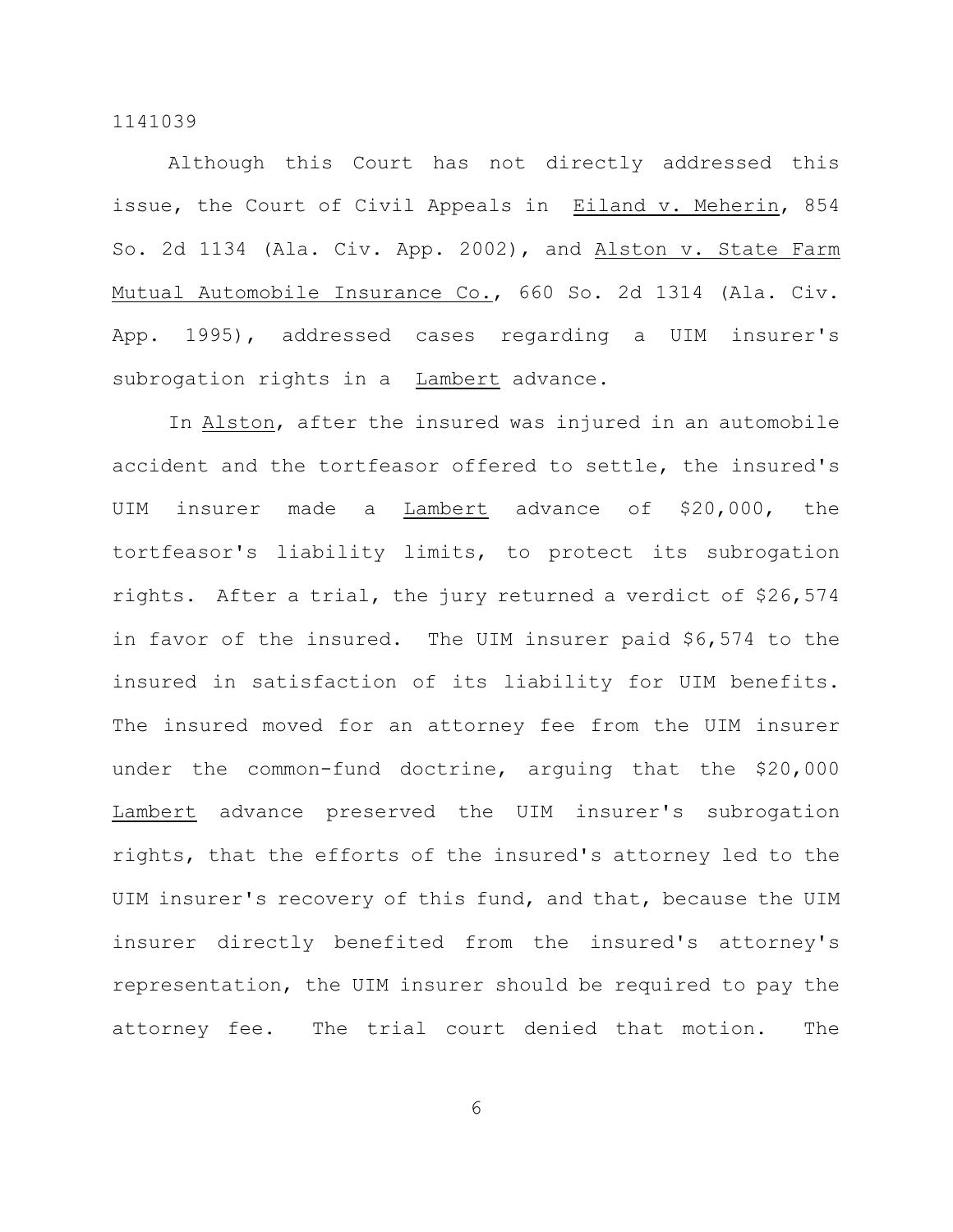insured appealed to the Court of Civil Appeals. On appeal, the UIM insurer agreed that it had a subrogation right to the Lambert advance and that the insured's recovery of the Lambert advance created a common fund from which it received a direct benefit. Because of the UIM insurer's concessions, the Court of Civil Appeals did not address whether a UIM insurer had a subrogation right in the Lambert advance; rather, the Court of Civil Appeals held that because the UIM insurer did not expend any substantial cost on the litigation, the recovery of the Lambert advance created a common fund from which the UIM insurer was obligated to pay its pro rata share of an attorney fee.

In Eiland, the Court of Civil Appeals addressed a situation where the insured's recovery was equal to the amount of the UIM insurer's Lambert advance. After being injured in a automobile accident, the insured sued the tortfeasor, seeking damages in excess of the tortfeasor's policy limits. The tortfeasor's insurer offered the insured the tortfeasor's policy limits of \$100,000 to settle the claims against it. The insured's UIM insurer made a Lambert advance in that amount to protect its subrogation rights and opted out of the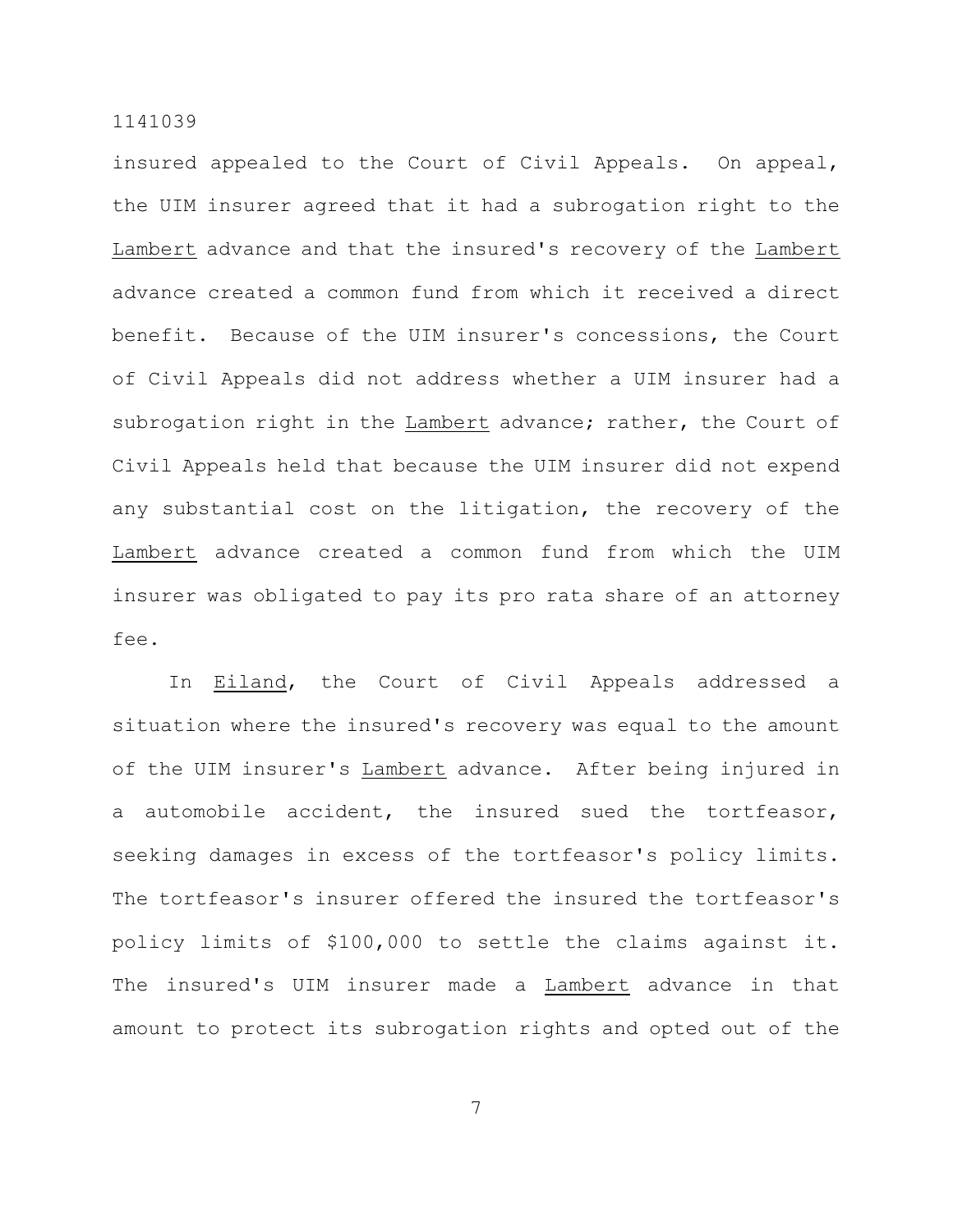litigation. The jury entered a verdict in the amount of \$50,000. The tortfeasor's insurer paid the \$50,000. The insured requested a common-fund payment from the UIM insurer for the insured's attorney's efforts in recovering the \$50,000. The trial court denied the request. On appeal, the Court of Civil Appeals applied its holding in Alston and concluded that a common fund was created by the insured's recovery of a portion of the Lambert advance. The court noted that at the outset of the litigation the insured had an interest in the potential recovery of the Lambert advance and that the UIM insurer received a benefit from the insured's attorney's efforts to recover the Lambert advance. The court held that, because the UIM insurer received a benefit and yet expended little to no cost in the litigation, the UIM insurer had to pay its share of the insured's attorney fee.

Judge Moore, in his dissent in State Farm v. Pritchard, disagreed with the holdings in Eiland, explaining:

"In Eiland, this court started off with the proposition that insurance-subrogation principles apply to the recovery of a Lambert payment. This court stated:

"'The common-fund doctrine in insurance-subrogation cases is based on the equitable notion that, because an insurer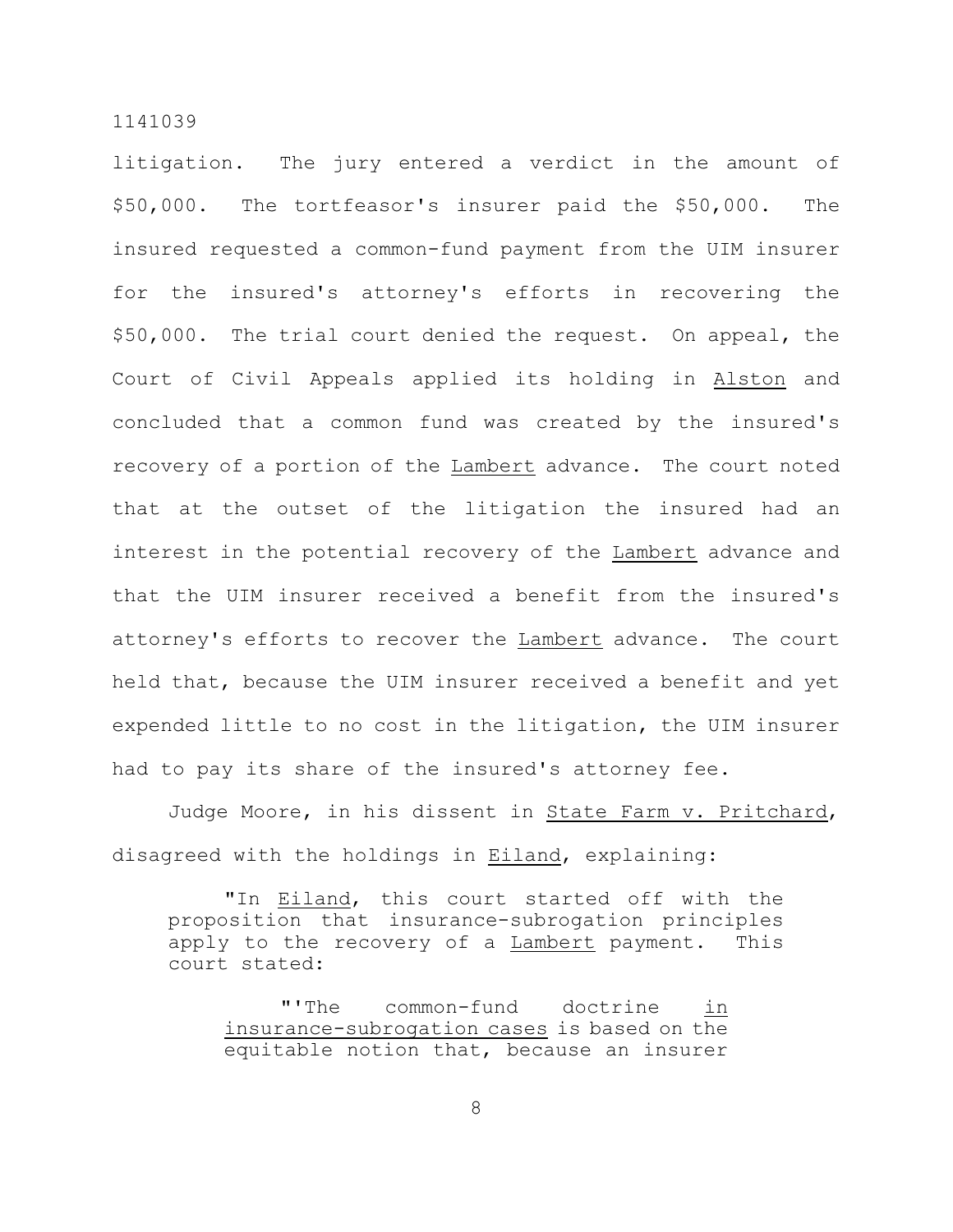is entitled to share, to the extent of its subrogation interest, in any recovery its insured achieves against a tortfeasor, the insurer should bear a proportionate share of the burden of achieving that recovery – including a pro rata share of the insured's attorney fee.'

"854 So. 2d at 1136-37 (emphasis added). This court then went on to state that an insured's attorney, who pursues a civil action against a tortfeasor under Lambert, acts, in part, 'to protect [the UIM carrier's] subrogation interest.' 854 So. 2d at 1137 (emphasis added). However, ... in a Lambert situation the UIM insurer does not, by advancing funds to the insured, obtain any subrogation rights against the proceeds of the tortfeasor's automobileliability-insurance policy. Lambert, itself, provides otherwise:

"'"Underinsured motorist coverage provides compensation to the extent of the insured's injury, subject to the insured's policy limits. It is an umbrella coverage that does not require the insurer to pay to its insured the amount of the tort-feasor's bodily injury policy limits, as those limits pertain to the insured. Therefore, the insurer has no right to subrogation insofar as the tort-feasor's limits of liability are concerned. Its right of subrogation would be for sums paid by the insurer in excess of the tort-feasor's limits of liability."'

"Lambert, 576 So. 2d at 165 (quoting Hardy v. Progressive Ins. Co., 531 So. 2d 885, 887 (Ala. 1988)) (emphasis added); see also Star Freight, Inc. v. Sheffield, 587 So. 2d 946, 955 (Ala. 1991) (explaining that, under Hardy, 'an underinsured motorist insurance carrier had no right of subrogation as to payments that were within a tort-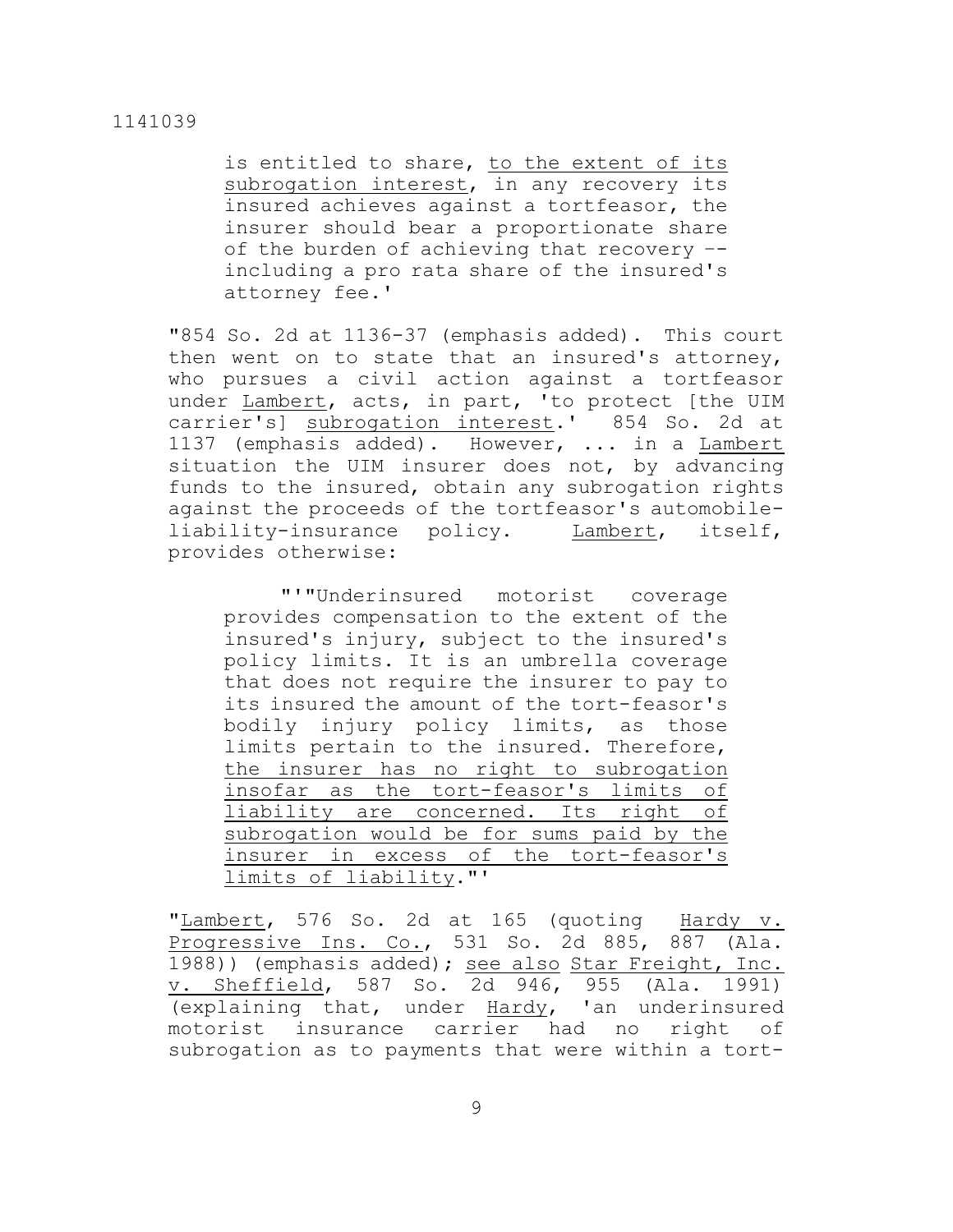feasor's limits of liability, but did have a right of subrogation for sums paid by the insurer in excess of the tort-feasor's limits of liability').

"This court then holds in Eiland that the common-fund doctrine applies when one party, through active litigation, creates, reserves, or increases a fund 'in which more than one party has, at the outset of the controversy, a potential interest.' 854 So. 2d at 1137 (emphasis added). However, in a Lambert situation, the insured has no interest, potential or otherwise, in the recovery of the tortfeasor's automobile-liability-insurance-policy limits. As explained in River Gas Corp. v. Sutton, 701 So. 2d 35, 39 (Ala. Civ. App. 1997), a Lambert payment acts as a substitute for the tortfeasor's automobile-liability-insurance-policy limits. The insured has already been 'guaranteed' that payment through the Lambert procedure. Lambert, 576 So. 2d at 166. In a Lambert situation, the insured prosecutes a civil action against the tortfeasor solely to obtain UIM benefits from its own UIM insurer and additional damages against the tortfeasor. An insured must recover a judgment exceeding the Lambert payment in order to create a fund to which he or she has any interest at all.

"Furthermore, in Eiland, this court erred in considering that an insured's attorney acts for the benefit of the UIM carrier when recovering a judgment against the tortfeasor. In prosecuting a civil action against a tortfeasor, the insured is, in actuality, attempting to fix the liability of the tortfeasor and the measure of the insured's damages primarily to establish the insured's right to UIM benefits, which is, obviously, directly against the interests of the UIM carrier. As our supreme court noted in Driver v. National Security Fire & Casualty Co., 658 So. 2d 390, 395 (Ala. 1995), when a UIM insurer opts out of the litigation under Lowe v. Nationwide Insurance Co., 521 So. 2d 1309 (Ala. 1988), as State Farm did in this case, it is the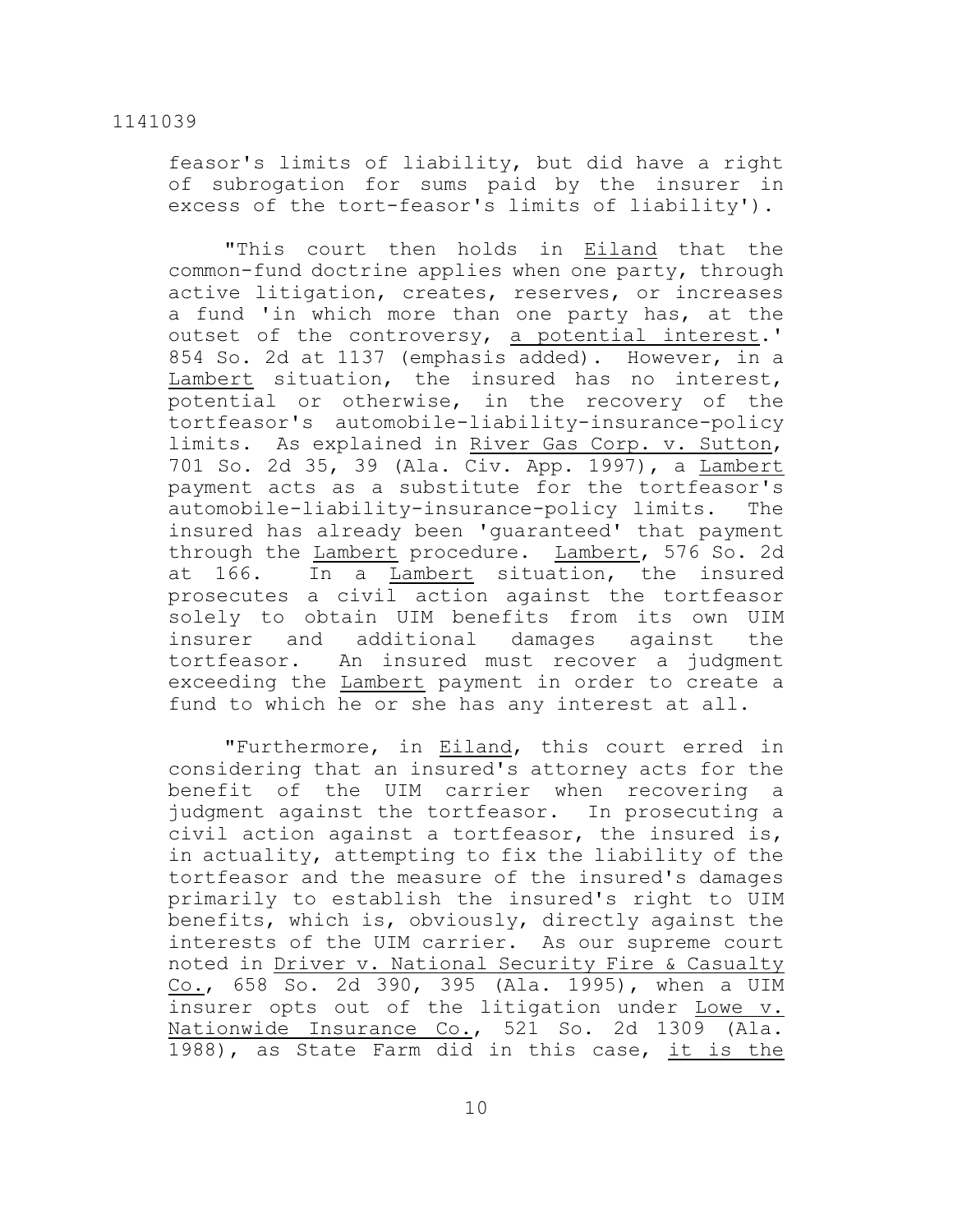attorney for the tortfeasor, not the attorney for the insured, who defends the interests of the UIM carrier by acting to limit the damages awarded. See also Ex parte Littrell, 73 So. 3d 1213 (Ala. 2011) (relying on Driver to hold that a UIM carrier has no right to retain additional counsel to represent a tortfeasor because its interests are protected by counsel for the tortfeasor furnished by tortfeasor's automobile-liability insurer); and Miller v. Thompson, 844 So. 2d 1229, 1235 (Ala. Civ. App. 2002) (construing Driver as holding that a UIM carrier's interests 'will be protected by the attorney for the underinsured motorist's carrier'). Throughout the litigation, the attorney for the insured remains in an adversarial relationship to the UIM carrier.

"'[I]f the attorney is simply acting on behalf of his or her client, and a benefit only incidentally comes to others, the attorney is not entitled to a fee from those receiving the incidental benefit. ... In this regard, a benefit can be an incidental, rather than an intended, result of an attorney's efforts, if the relationship between the attorney and the "nonclient" person receiving the benefit is an adversarial one.'

"CNA Ins. Cos. v. Johnson Galleries of Opelika, Inc., 639 So. 2d 1355, 1359 (Ala. 1994)."

Pritchard, So. 3d at (footnote omitted).

We agree with Judge Moore that the subrogation right that a UIM insurer protects by making a Lambert advance is its "'right of subrogation for sums paid by the insurer in excess of the tort-feasor's limits of liability.'" Lambert, 576 So.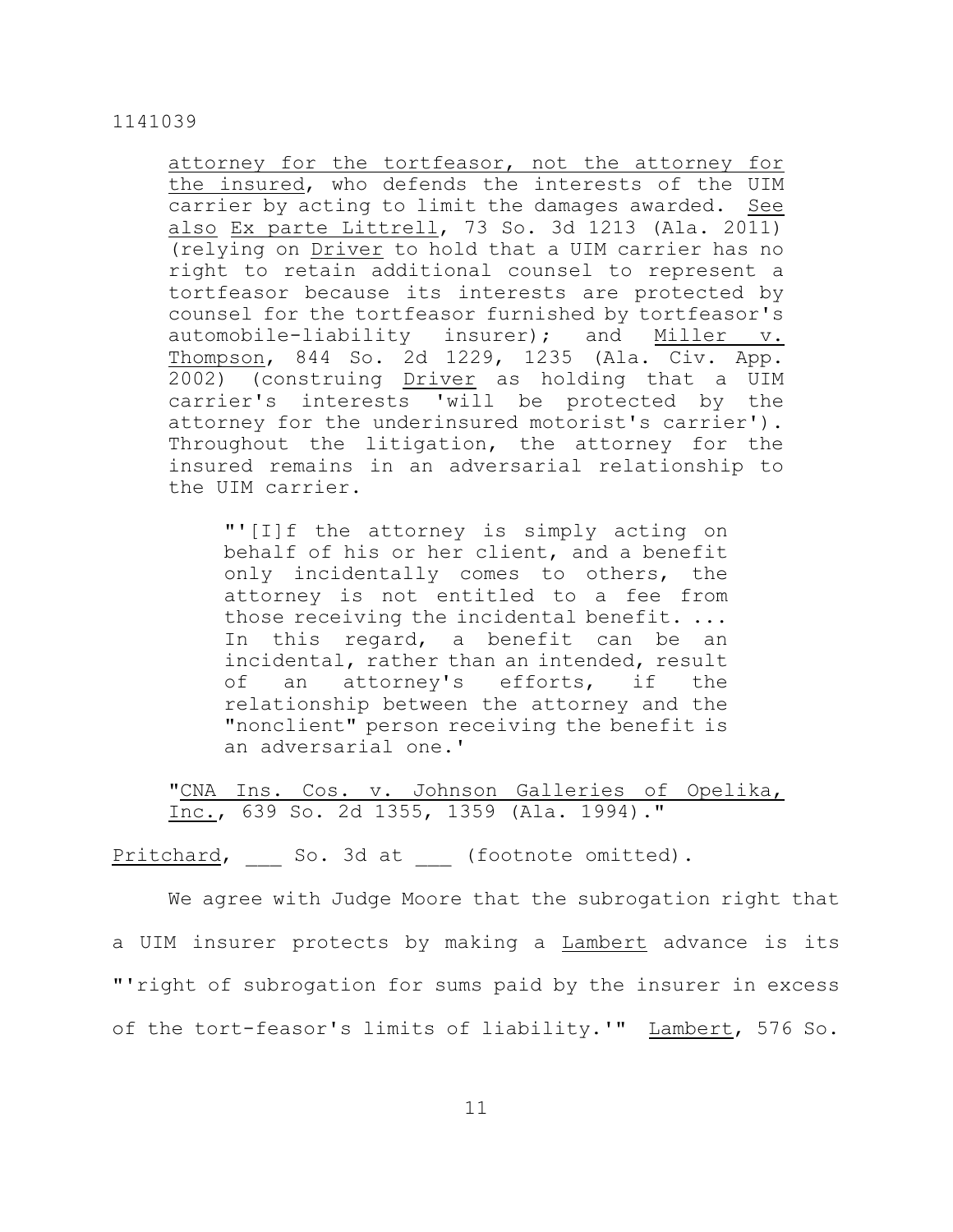2d at 165 (quoting Hardy v. Progressive Ins. Co., 531 So. 2d 885 (Ala. 1988)). See also Star Freight, Inc. v. Sheffield, 587 So. 2d 946, 955 (1991). The making of a Lambert advance does not create for a UIM insurer a right of subrogation to proceeds within a tortfeasor's liability limits. Therefore, a UIM insurer's right to recover its Lambert advance, which is an amount within the tortfeasor's liability limits, is not a subrogation right.

Moreover, because the UIM insurer has no subrogation interest in the recovery of the Lambert advance, the insured's recovery of the Lambert advance is an incidental benefit of the litigation and does not create a common fund from which the insured's attorney may be awarded fees. See CNA Ins. Cos. v. Johnson Galleries of Opelika, Inc., 639 So. 2d 1355, 1359 (Ala. 1994) ("'[I]f the attorney is simply acting on behalf of his or her client, and a benefit only incidentally comes to others, the attorney is not entitled to a fee from those receiving the incidental benefit.'" (quoting Mitchell v. Huntsville Hosp., 598 So. 2d 1358, 1361 (Ala. 1992))).

We are mindful of the decisions of the Court of Civil Appeals in Eiland and Alston; those decisions, however, are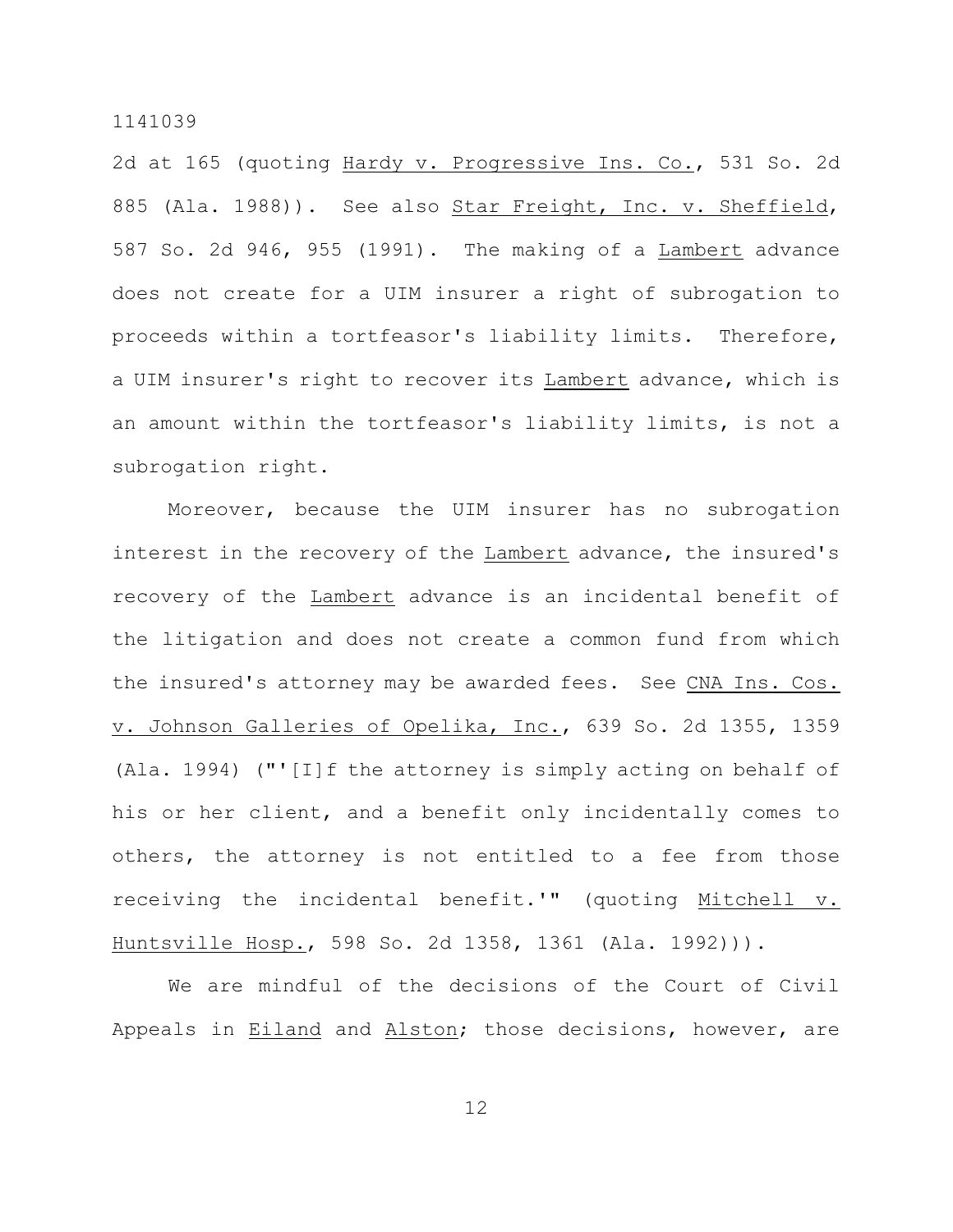not binding upon this Court. See § 12–3–16, Ala. Code 1975 ("The decisions of the Supreme Court shall govern the holdings and decisions of the courts of appeals, and the decisions and proceedings of such courts of appeals shall be subject to the general superintendence and control of the Supreme Court as provided by Constitutional Amendment No. 328[now § 140, Ala. Const. 1901 (Official Recomp.)]."). See also American Lumber & Export Co. v. Love, 20 Ala. App. 45, 48, 100 So. 623, 625 (1924)(recognizing that "[t]he decisions of the appellate courts of this state are binding upon all the lower courts, and must govern in the proceedings of such courts"). Our reaching the correct result in the law –- that a UIM insurer's right to recover its Lambert advance is not a form of a "subrogation right" and, consequently, that no common fund is created when a Lambert advance is recovered –- necessitates that this Court not follow Eiland and Alston.

Applying our determination that a UIM insurer does not have a subrogation interest in a Lambert advance to the facts of this case, we hold that State Farm did not have a subrogation interest in the \$50,000 it advanced to Pritchard pursuant to Lambert and, consequently, that Pritchard's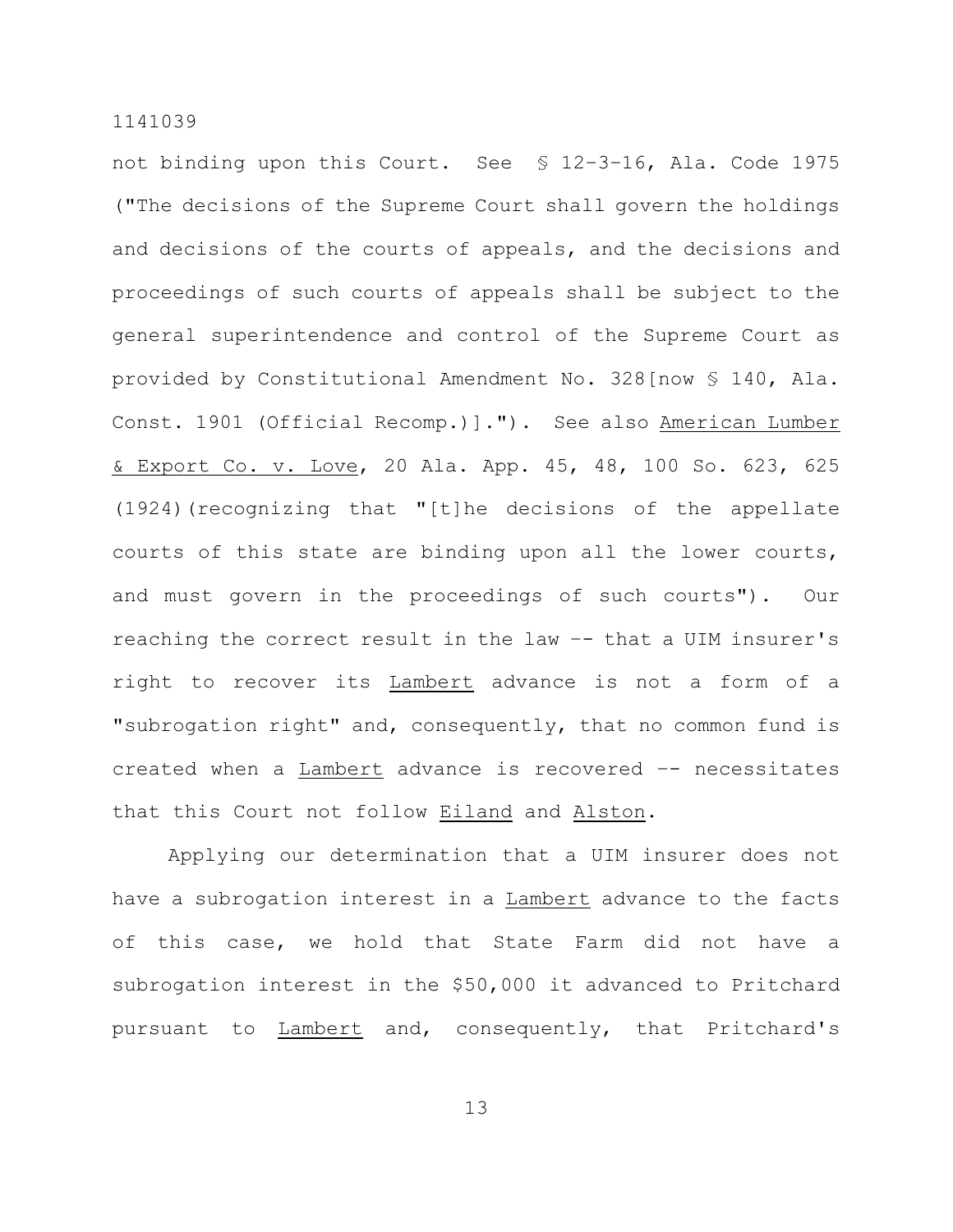recovery from the tortfeasor of the Lambert advance did not create a common fund from which State Farm was required to pay its share of Pritchard's attorney fee.

## Conclusion

Based on the foregoing, the judgment of the Court of Civil Appeals affirming the trial court's order that State Farm contribute \$20,000 toward Pritchard's attorney fee for the recovery of the Lambert advance is reversed, and this case is remanded for proceedings consistent with this opinion.

REVERSED AND REMANDED.

Bolin, Main, and Bryan, JJ., concur.

Moore, C.J., and Parker, Murdock, and Shaw, JJ., concur in the result.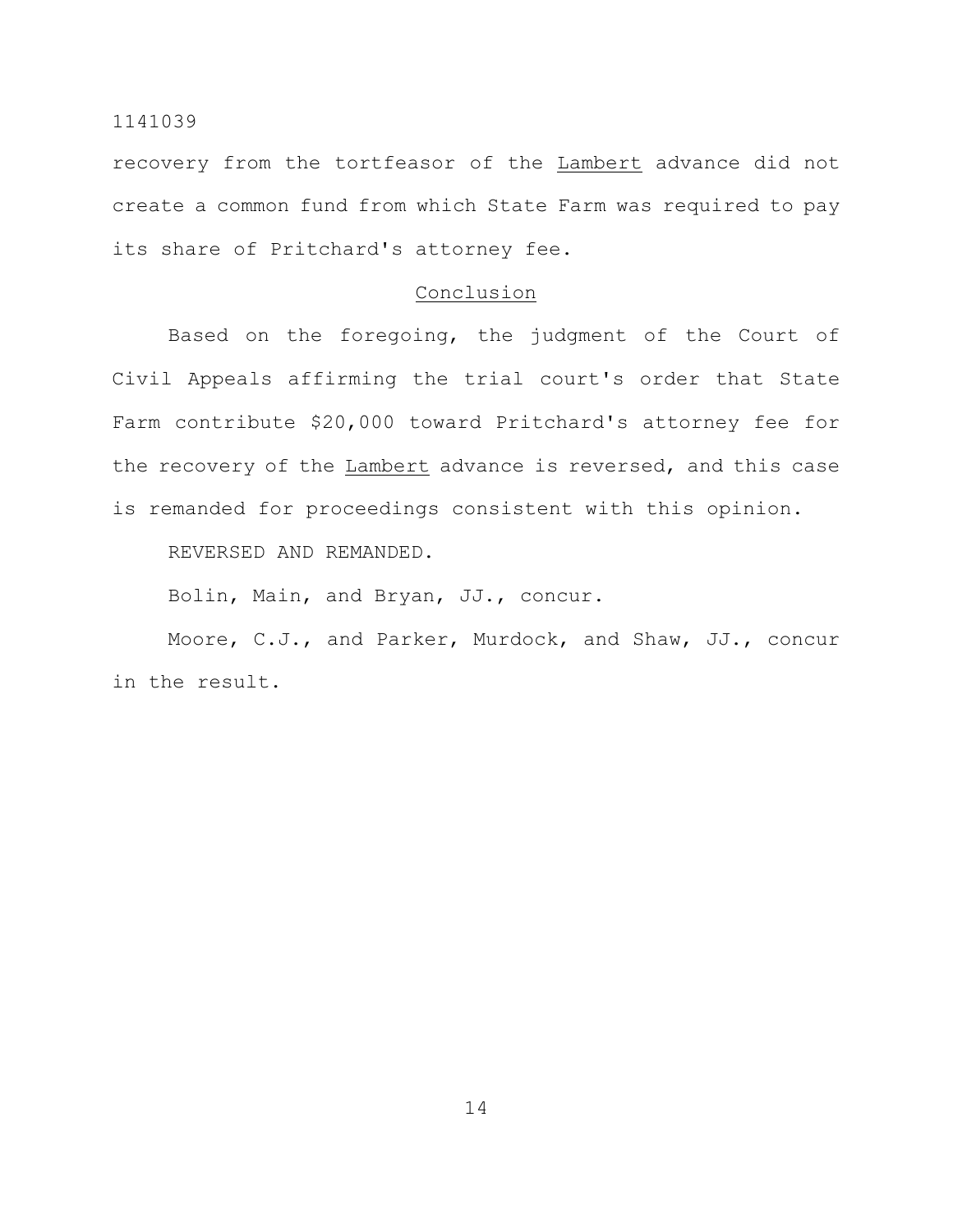MURDOCK, Justice (concurring in the result).

I am not persuaded that, having paid to its insured an amount equal to the policy limits of the tortfeasor's liability-insurance policy, the plaintiff's uninsured/underinsured-motorist ("UIM") insurance carrier's right to reimbursement of that amount is not properly viewed as a right of or in the nature of subrogation. Nonetheless, I concur in the result reached by the main opinion for the reason that, regardless of the extent to which the matter is properly understood as one of subrogation, the fact is that no portion of any recovery against the tortfeasor can properly be considered a "common fund."

No dollar that might be recovered in an action against the tortfeasor would be subject to a claim by more than one party. Specifically, when the UIM carrier has made a payment as provided by Lambert v. State Farm Mutual Automobile Insurance Co., 576 So. 2d 160 (Ala. 1991), the only party with a right to the proceeds of an action against the tortfeasor up to the amount of that Lambert payment is the UIM carrier. Any amounts recovered in that action in excess of the amount of the Lambert payment (i.e., an amount in excess of the